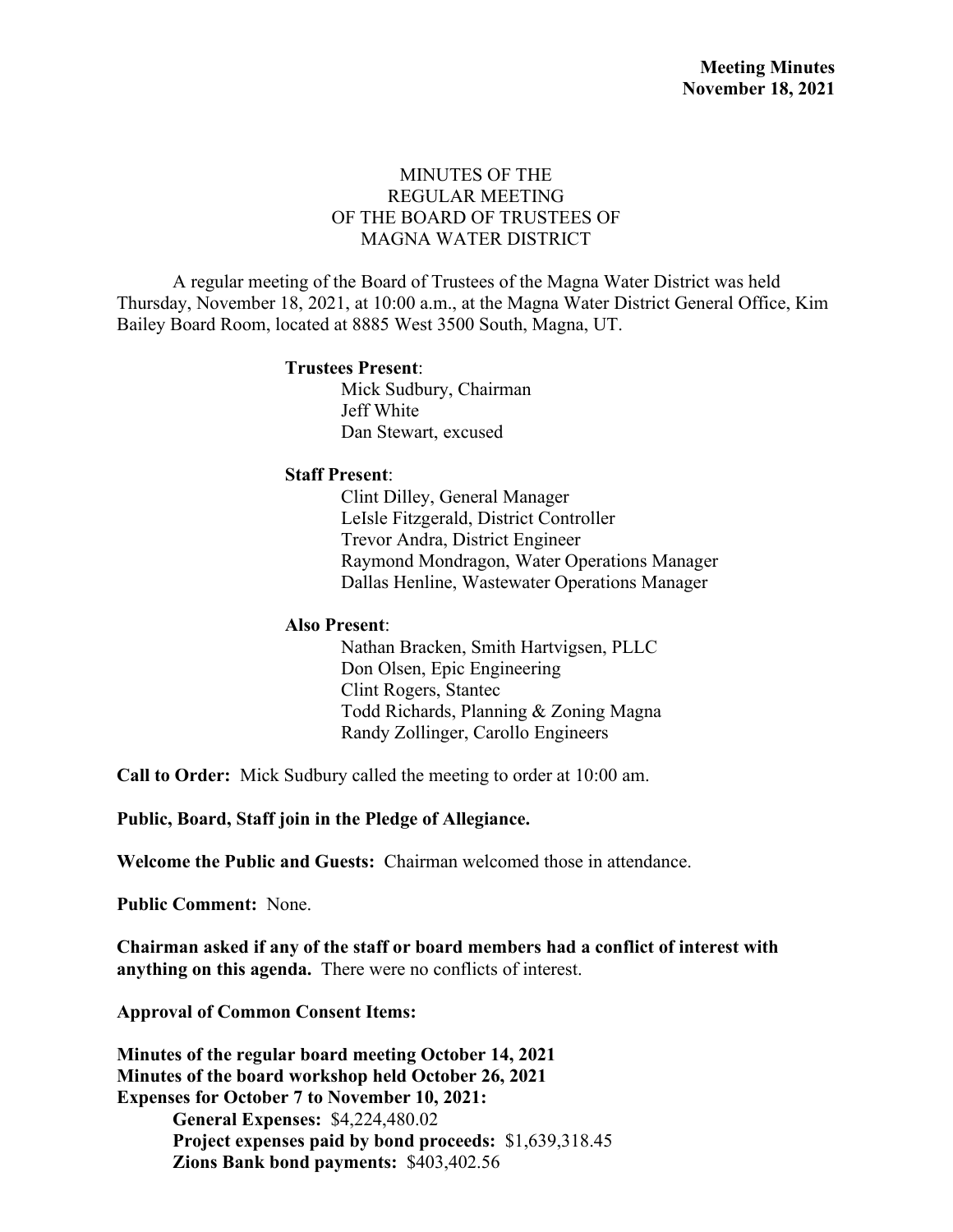A motion was made by Mick Sudbury, seconded by Jeff White, to approve the minutes of the regular board meeting held October 14,2021, the minutes of the board workshop held October 26, 2021, and for the approval of the general expenses, project expenses paid by bond proceeds, and the Zions Bank bond payment from October 7 to November 10, 2021, in the amount of \$4,224,480.02, \$1,639,318.45, and \$403,402.56, respectively. The motion was approved as follows: Mick Sudbury, yea and Jeff White, yea.

**Presentation of and discussion on the 2022 Proposed Budget. Motion to approve Resolution No 2021-03 regarding Adoption of the District's Tentative 2022 budget:** The 2022 Tentative Budget was presented to the Board. The Budget was provided to each board member to review. LeIsle indicated the tentative budget will be available for public inspection seven days before the budget hearing to be held December 9, 2021. A motion was made by Jeff White, seconded by Mick Sudbury, to approve Resolution No 2021-03 regarding adoption of the District's Tentative 2022 Budget and to set the budget hearing to be held December 9, 2021, at 10:00 am. The motion was approved as follows: Mick Sudbury, yea and Jeff White, yea.

**Discussion and possible motion to approve water and sewer availability to WinCo Pad E located at 2640 S 5600 W:** Trevor presented the WinCo Pad E development project consisting of one building with three-units for retail shops. He indicated there are existing services available and recommended the Board approve service availability to this project. A motion was made by Jeff White, seconded by Mick Sudbury, to approve water and sewer availability to WinCo Pad E located at 2640 S 5600 W. The motion was approved as follows: Mick Sudbury, yea and Jeff White, yea.

**Discussion and possible motion to approve water and sewer availability to Panda Express located at 3509 S 8150 W:** Trevor presented the Panda Express development indicating there are existing services available for this development. Trevor recommended the Board approve service availability to this project. A motion was made by Jeff White, seconded by Mick Sudbury, to approve water and sewer availability to the Panda Express located at 3509 S 8150 W. The motion was approved as follows: Mick Sudbury, yea and Jeff White, yea.

**Discussion and possible motion to approve water and sewer availability to Unified Fire Service Area Station #102 located at 8609 W Magna Main Street:** Trevor presented the Unified Fire Service Area Station #102 development located at 8609 W Magna Main Street and indicated this development will be a rebuild of the old fire station on Main Street. There are existing services available to this project and Trevor recommended board approval of the availability to this project. A motion was made by Jeff White, seconded Mick Sudbury, to approve water and sewer availability to Unified Fire Service Area Station #102 located at 8609 W Magna Main Street. The motion was approved as follows: Mick Sudbury, yea and Jeff White, yea.

**Update on Trustee Election, November 2, 2021:** This agenda item was skipped due to the fact there was an election canvass certification meeting held November 16, 2021, presenting the results of the election.

**Discussion on Haynes Well #2 Pump Repairs:** Trevor indicated the pump has been pulled. There was a video done of the well which showed a lot of buildup on the pump. The contractor has brushed and bailed the well which removed some of the buildup, but not as much as we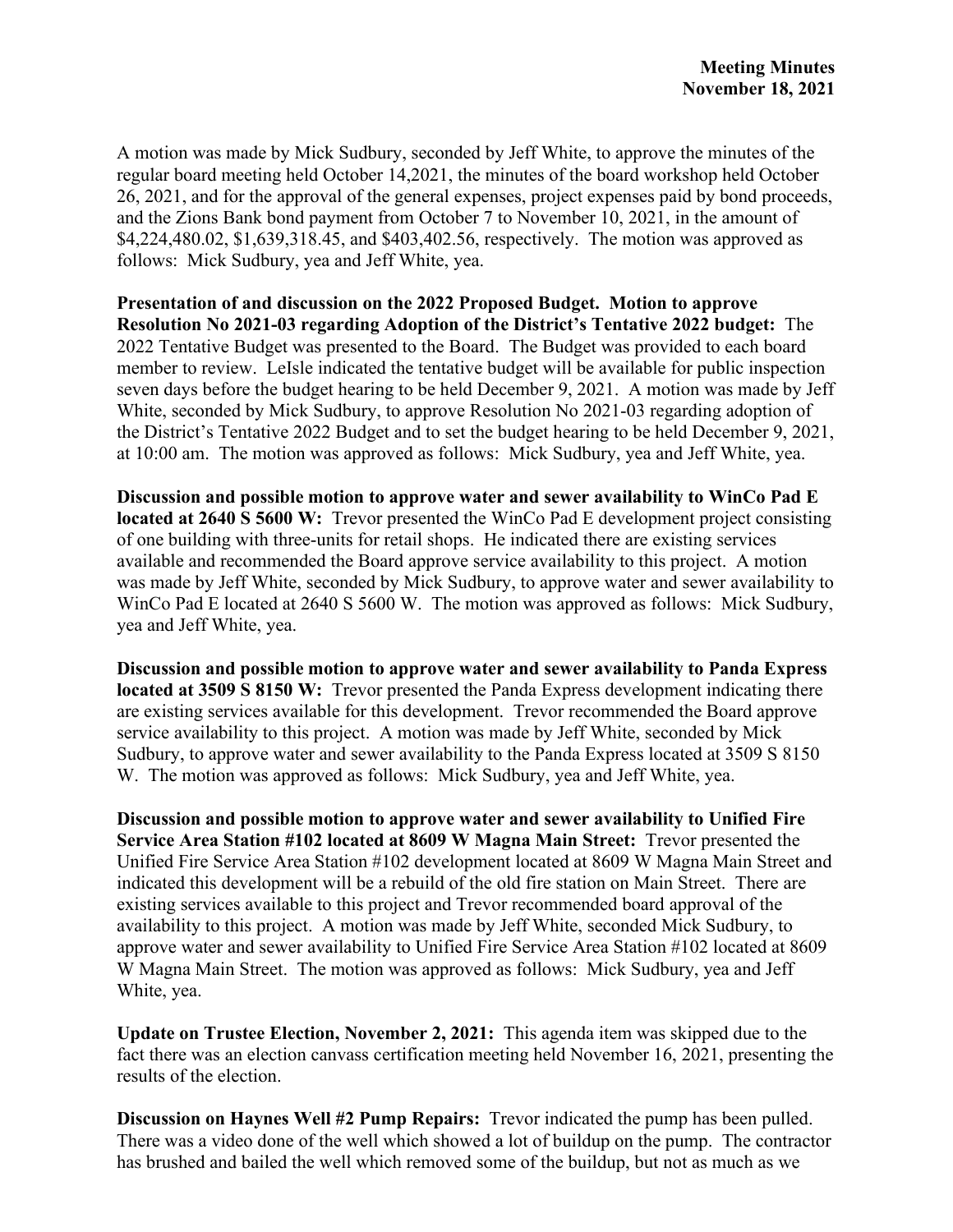would have hoped. The next step will be to treat the pump with some type of chemical treatment. If successful, the chemical treatment should restore some capacity to that well also.

**Discussion on operation of Shallow Well Pumps:** Raymond indicated that some of the corrosion was cause by the material originally used for the shallow wells. The District has replaced the material that was causing the corrosion with a full stainless-steel pump. Another problem found with the pumps, was the power leads going to the pump, originally the electrical leads were spliced. The spliced wires were subjected to being under water and eventually the water would get into the spliced area and caused the pumps to fail. All the wires now have been replaced with no splicing done. They found that the impellers are wearing out from the TDS in the water, which is natural. The District is averaging 5 years on the shallow well pumps right now. Staff has discussed this with Bowen Collins and Associates, they suggested pulling the pumps during the off season, the problem is because the pumps are sitting for six months not running and the rust builds up. Jeff suggested additional isolation of the VFD for corrosion prevention, which Staff will investigate.

**Discussion on WWTP preparation for winter conditions:** Dallas shared with the Board, at the WWTP, they have changed the method for process control from the SVI 30-minute settable method to a more biological focused method. By maintaining a constant mass and being award of the biology coming in and going out of the plant. The last few months they have gained improved control and understanding of the new aeration system and equipment, by moving some of the sensors and getting into the programming to evaluate where the equipment is at its optimal performance and how it operates with the plant's biology. Dallas has introduced new sampling routines to aide in real time process control. In house sampling results give the Operator's the ability to adjust processes quicker. In the winter, it takes a little longer for the biology to break down, in the summer the biological activity is increased so the plant is operated differently. Some of the main constituents in the wastewater that have been a concern, were the ammonia and the BOD, a new process control strategy and new operations have been put into place to ensure those constituents are within our permit.

**Discussion and possible motion to approve Supplemental Sewer Lateral Agreement and Access Easement between Magna Water District and Godfrey West Investors, LLC:**  Trevor indicated this is an agreement between the District and Godfrey West Investors, LLC agreeing that Godfrey West will maintain an 8" sewer main that goes to their property and gives Magna Water District access to inspect the sewer main. A motion was made by Jeff White, seconded by Mick Sudbury, to approve the sewer lateral agreement between Magna Water District and Godfrey West Investors, LLC. The motion was approved as follows: Mick Sudbury, yea and Jeff White, yea.

**Presentation of final design of the proposed truck garage and general office parking lot project:** Trevor presented the final design of the proposed truck garage and general office parking lot project. The designed garage is a two-bay truck garage, 50 ft deep and 30 ft wide, big enough to store two vac trucks. One vac truck will be parked there when not being used and the other side will be open to any other equipment or vehicles that need to be in the garage or any variation of extra storage. It is proposed to be built with a sloped roof, taller in the front then slopping to the back.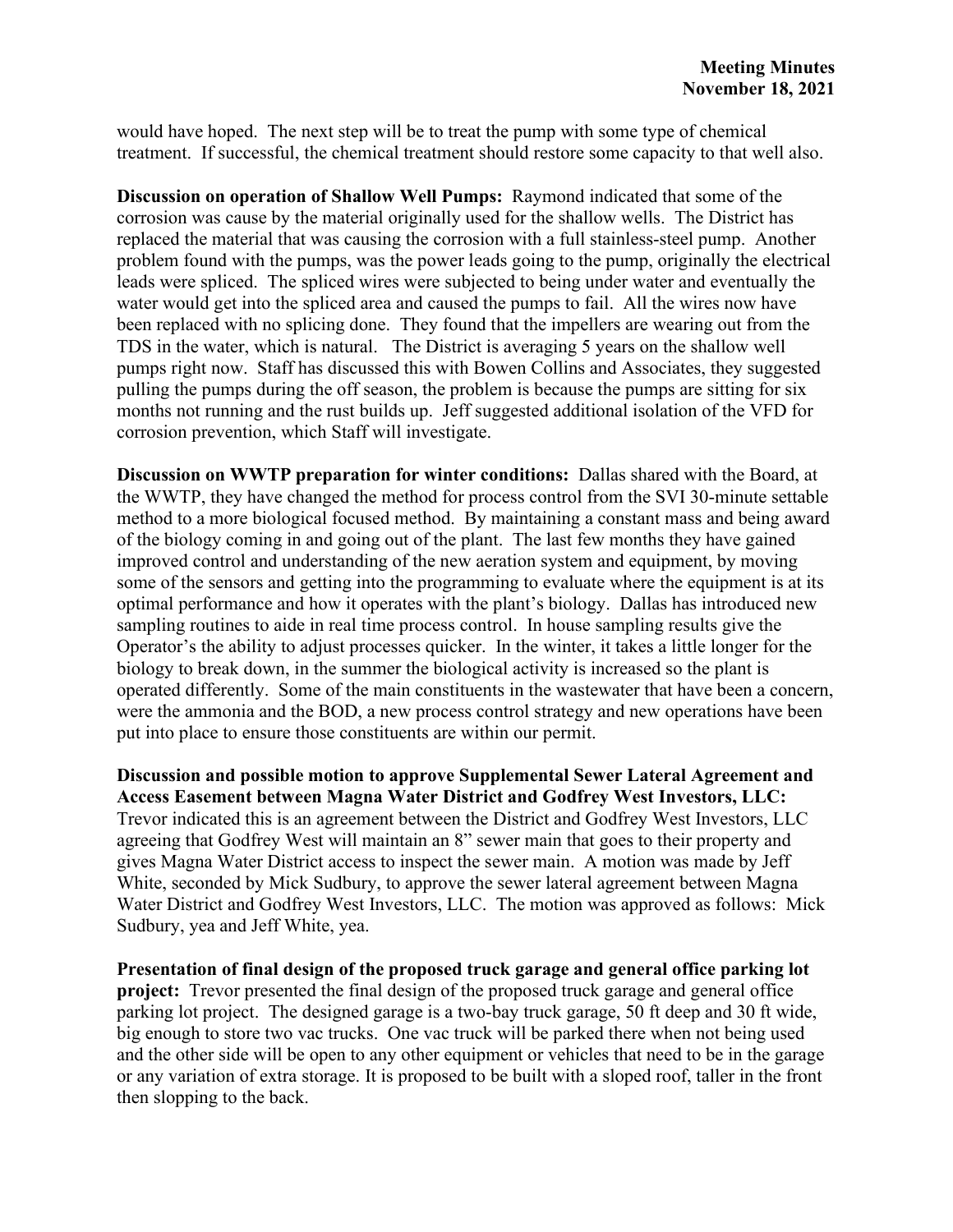The office modifications expand the existing parking to the south to add four additional parking spaces. The curb by the exit of the drive-up window will be modified along with additional asphalt on the east side of the exit, this will allow a wider turning area as people leave the driveup window. The project's design is expected to be wrapped up this month and the bidding process in December.

Trevor also discussed a possible covered material storage unit at the maintenance shop that is proposed to go to the south of the steel building. Currently they have stocked inventory of pipe where the covered material storage unit would go. The material storage unit would hold road base, sand, and bedding sand. It would be a rounded dome having two sides and a concrete barrier down the center, sand on one side, fill material (road base) on the other. It is to be roughly 40-feet wide and approximately 25-feet high.

### **Discussion and possible motion to approve the District's 2021 Conservation Report:**

LeIsle indicated the District is required to update the Conservation Report every five years. This is the update to the 2015 Conservation Report. The District set a goal in 2015 to reduce the GPCD from 158 by 10% by 2020 to 142 GPCD. The District almost hit its goal in 2020, the GPCD in 2020 was 145. The District continues to strive to hit the goal by 2025. Beyond 2025, the District has set an internal goal of reducing per capita water use another 10% through the year 2060, which would be a 10% reduction over a 35-year period. A motion was made by Jeff White, seconded by Mick Sudbury, to approve the District's 2021 Conservation Report. The motion was approved as follows: Mick Sudbury, yea and Jeff White, yea.

**Discussion and possible motion to approve Change Order #1, in the amount of \$34,383.25, increasing the original contract amount of \$569,100 to \$609,483.25 on the 2021 Steel Tank & Secondary Clarifiers Painting and Repair project:** Trevor indicated to the Board this change order is increasing due to the following: 1) a new vent pipe, on the 1.5 MG tank on 3500 S, had to be replaced. When the tank was sand blasted, the vent on the tank had a big hole, it had corroded away so that repair cost was a little over \$8,000, 2) at the 2 MG tank, on 4100 S, as they removed some of the soil around the bottom of the tank and sand blasted, there was a section of asphalt that moisture was able to get behind, therefore causing the bottom portion of the tank to corrode, this repair was for approximately \$10,000, 3) on the same tank the vent pipe had a small hole that had to be repaired for \$1,098, and 4) the paint on the EDR feed tank's roof had failed. It was decided to put a new coating on the entire tank for \$15,000. These items increased the contract price by \$34,343.25. A motion was made by Jeff White, seconded by Mick Sudbury, to approve Change Order #1 on the 2021 Steel Tank & Secondary Clarifiers Painting & Repairs Project for an increase in the contract of \$34,383.25 for a new contract price of \$603,483.25. The motion was approved as follows: Mick Sudbury, yea and Jeff White, yea.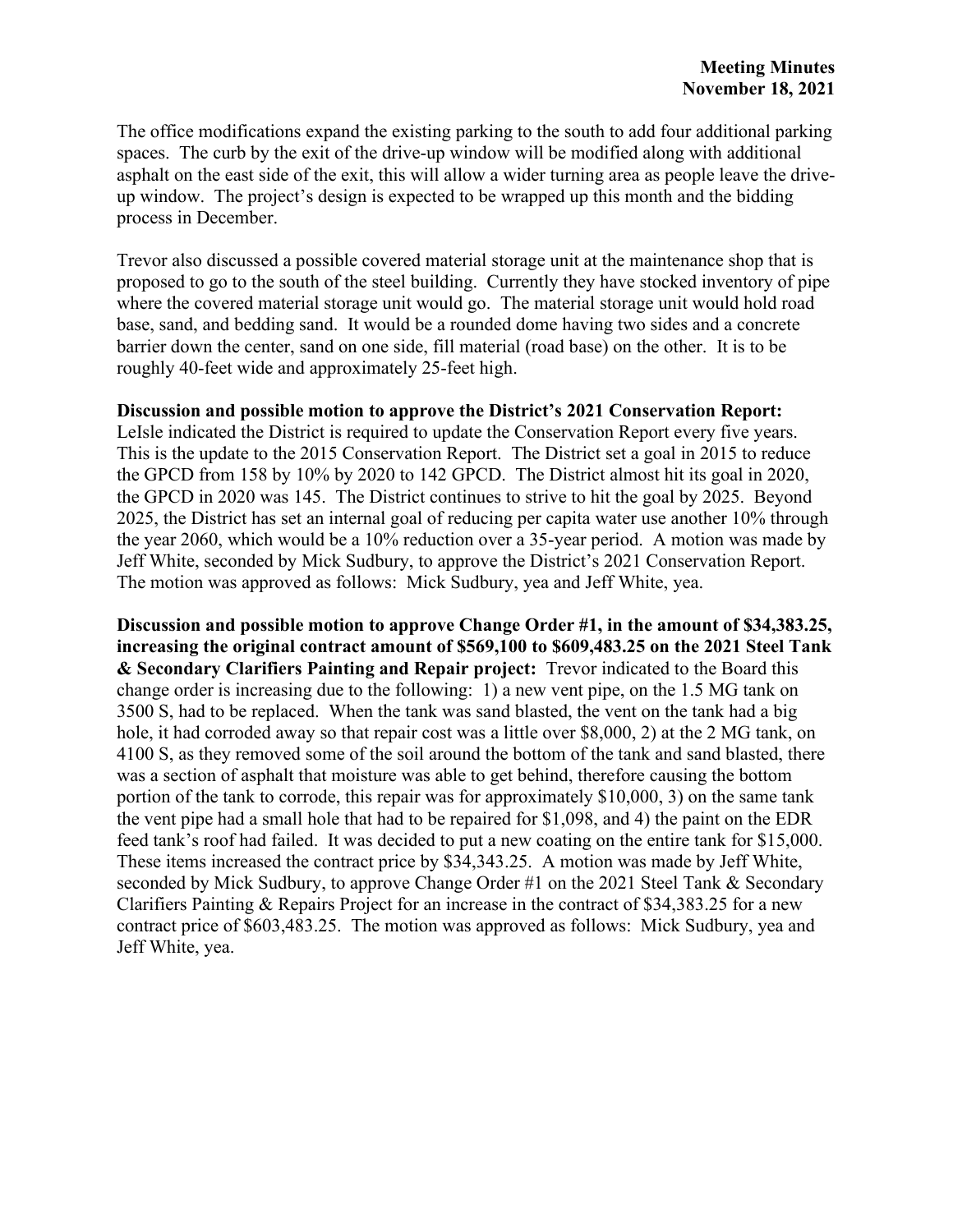**Discussion and possible motion to approve Change Order #1, in the amount of \$1,477.06, decreasing the original contract amount of \$1,588,239 to \$1,586,761.94 on the 2019 Secondary Waterline project:** Trevor indicated to the Board this change order is decreasing because of several quantities that ended up different than in the bid documents. There was a degree bend that had to be installed to miss an existing gas line, a flange adapter to tie into an existing valve, removal of 317 feet of trench depth and additional feet of trench depth, all adding up to a decrease in the contract of \$1,477.06. A motion was made by Jeff White, seconded by Mick Sudbury to approve the Change order #1 to the 2019 Secondary Waterline Project for a decrease of \$1,477.06, new contract price of \$1,586,761.94. The motion was approved as follows: Mick Sudbury, yea and Jeff White, yea.

**Discussion and possible motion to approve employee appreciation gift cards in the amount of \$50.00:** Mick indicated he wanted to see this amount of the gift certificates change from \$50.00 to \$75.00 per employee. The cost-of-living increases have been high this year, and the \$50.00 limit has been in place for quite a few years. A motion was made by Jeff White, seconded by Mick Sudbury, to approve the employee appreciation gift cards in the amount of \$75.00 for each employee. The motion was approved as follows: Mick Sudbury, yea and Jeff White, yea.

**Report & Discussion from General Manager:** Clint indicated to the Board his report is included in the board packet and asked if any of the board members had any comments or concerns. The Board indicated they had no questions or concerns. Clint did report that he has been meeting with all the crews as part of his goals for the year, it has been a great thing, there is a lot of information and ideas from the employees. One thing Clint thought was significant, is our excavation practices, how the District digs up waterlines and repairs. Industry processes have changed over the years. Clint has talked to other Districts regarding this, the construction crew, and with Raymond. Hydro-excavation is how repairs and digging up water lines is done now. It used to be hand shovels, backhoes, and mini excavators, but the majority of the exposing of an existing line is hydro excavation. Currently the crew uses a vactor truck that was designed to be used in the wastewater department, there are hydro excavators that are specifically designed for heavier use. The hydro-excavators are designed for the vacuum removal of debris and are more robust for the use of repairing and maintaining water lines. In the future, when the vactor truck needs to be replaced, Clint would like to evaluate the purchase of a hydro-excavator. This type of equipment would be in the range of \$300,000 – \$800,000 to purchase.

**Discussion on District's actual vs budget status as of October 31,2021:** LeIsle informed the Board the actual vs budget status is in line with the past few months. We are still under budget as far as expenses are concerned and we are still under budget in water sales by about 6%, but overall, our revenue is about 3% less than what was budgeted.

#### **Engineering projects update:**

**Tank & Clarifier Painting Project:** The contractor has found some of the beams in the larger tank on 3500 S have rusted, there is a potential repair to be done for that, which could result in a change order to the project.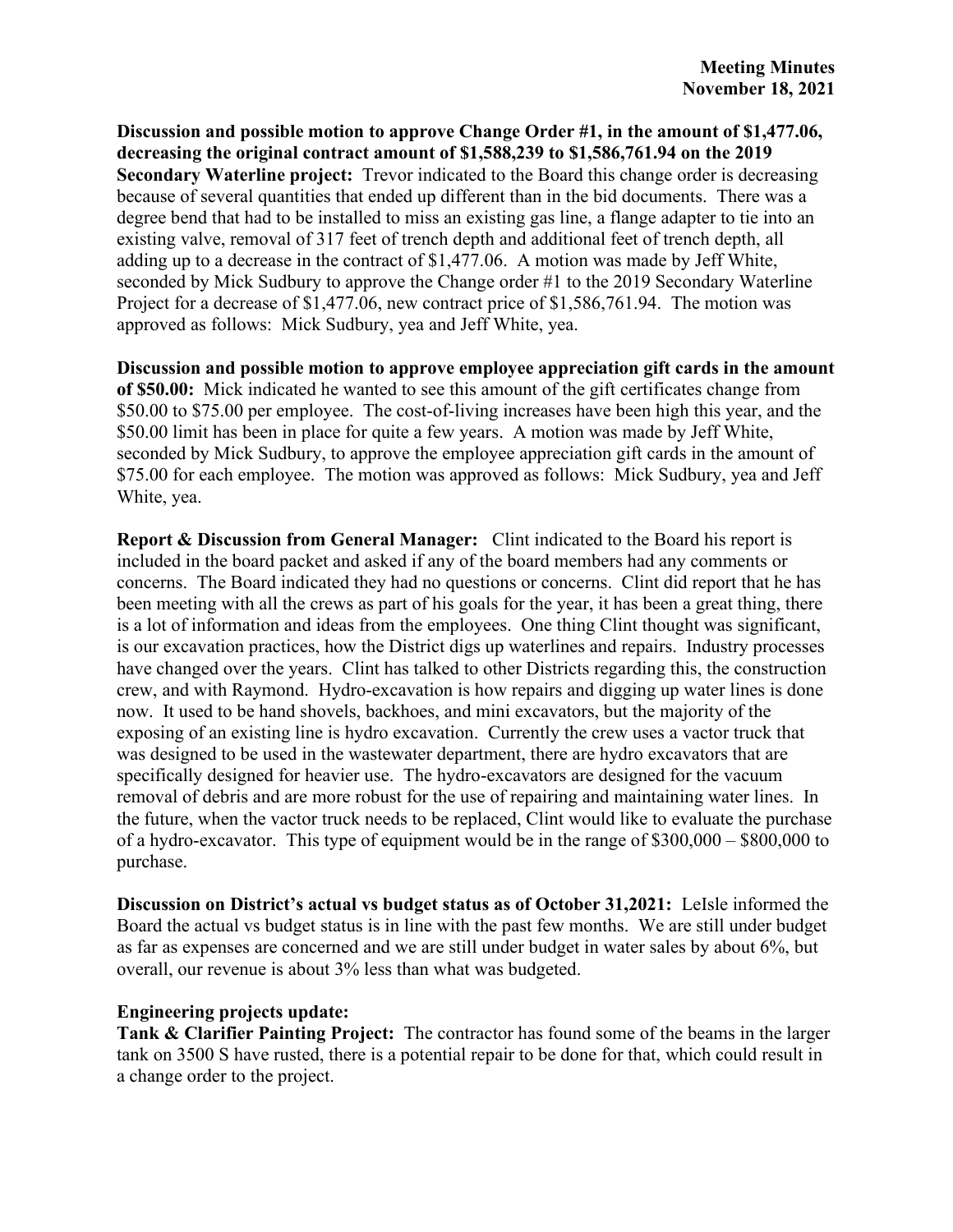**Segment 1a Sewer Project (30" Sewer trunk line):** This project is approaching completion the contractor will be asphalting on November 22, 2021.

**2019 Secondary Water Line Project:** The contractor is pressure testing currently then the project will be substantially complete by this week.

**Dirt Hauling:** The contractor was subbing out the trucking and now his ability to get those subs to move the material is no longer viable. The District is surveying the remaining material to be moved. The District will pay the remaining owed for the amount that has been moved, then cancel the contract. The remaining to be moved will be added as a bid item to the Zone 3 Booster Pump Station project.

### **Water Distribution/Production:**

**1. Water production report:** The culinary water production for October was 121.7 million gallons, a decrease of 22.48% from 2020. Year to date production was 1,561.7 million gallons or 4,792.98-acre feet, this is a decrease from YTD 2020 of 12.51%. The secondary water production for October was 10.4 million gallons, an increase of 12.81% from 2020. Year to date production was 305.9 million gallons or 938.95-acre feet, this is an increase from YTD 2020 of 2.20%. We have purchased 671.20-acre feet of water from Jordan Valley Water as of October 2021.

**2. Call out report:** Raymond reported that there was a total of 18 call outs, (2 mainline leaks and 16 miscellaneous) with a total number of 89 hours paid.

## **WWTP Operation/Collection System:**

**1. Status of sewer system:** Dallas reported it has been business as usual for the wastewater department. Aside from balancing the collection system and the treatment plant, one of the priorities has been to build the certification training library for operators. One of the names he wanted to introduce to the Board is Indigo Water. It's an engineering firm out of Colorado, they offer some of the best online and inhouse training material for process control. They do both water and wastewater. We are projecting to get in some training with them online or possibly a site visit, to increase process efficiency. One of the trainings they are looking at specifically is microbiology identification through our microscope tool. Dallas wanted the Board to be familiar with this name.

**Discussion and possible motion to approve the purchase of a standby Generac Generator for the WWTP Administration building in the amount of \$15,239:** Dallas explained this generator has been approved already in the 2021 budget, however, the price of the generator came in with a \$2,100 increase. A motion was made by Jeff White, seconded Mick Sudbury, to approve the purchase of a standby Generac Generator for the WWTP Admin building in the amount of \$15,239. The motion was approved as follows: Mick Sudbury, yea and Jeff White, yea.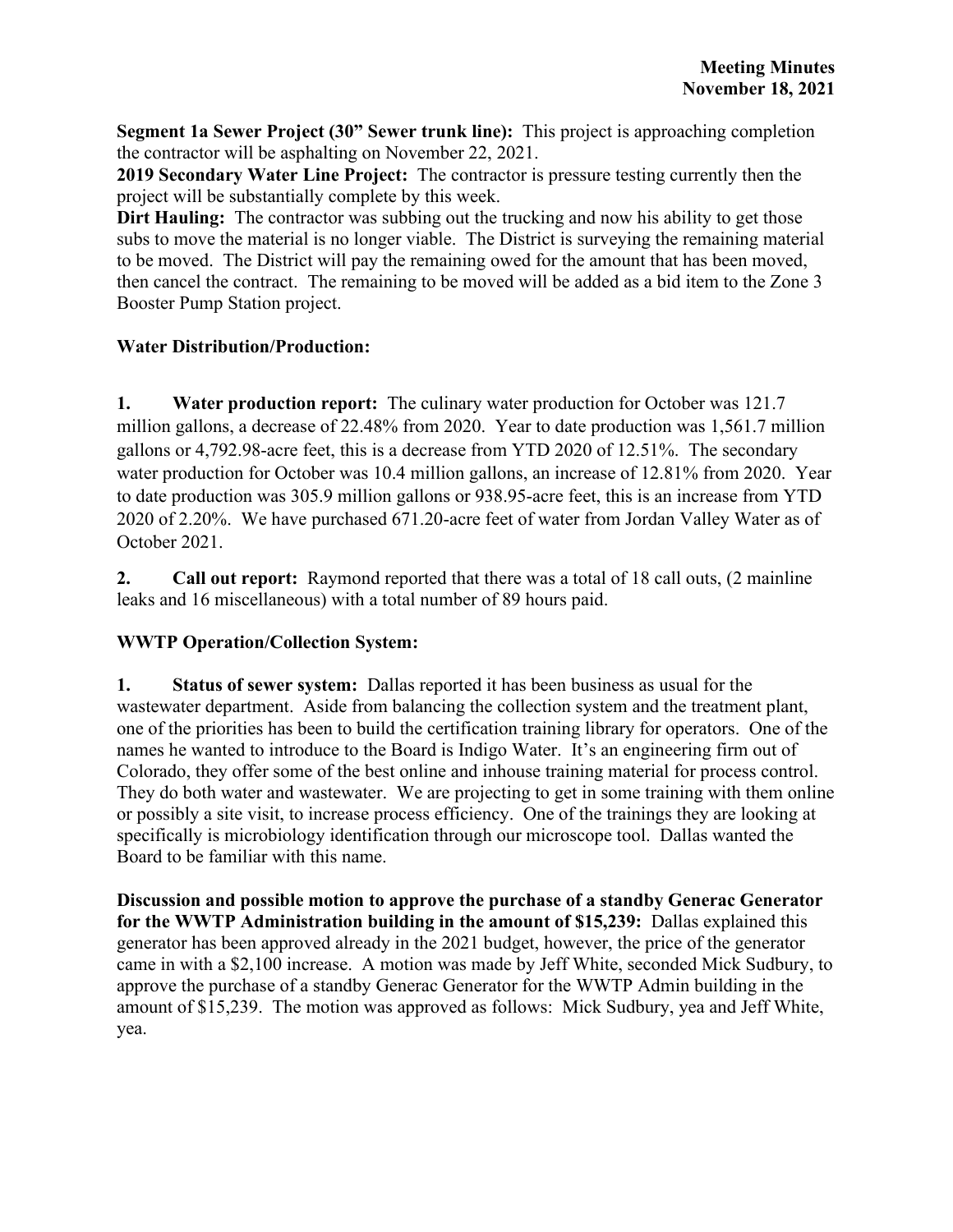**Motion to meet immediately in closed session to discuss the character, professional competence, or physical or mental health of an individual, pending or reasonably imminent litigation, and the sale or purchase of real property pursuant to Utah Code Ann. §§ 52-4-204 through 205:** Jeff White made a motion to meet immediately in closed session to discuss the character, professional competence, or physical or mental health of an individual, pending or reasonably imminent litigation, and the sale or purchase of real property pursuant to Utah Code Ann. 52-4-204 through 205. The motion was seconded by Mick Sudbury, and approved as follows: Mick Sudbury, yea, and Jeff White, yea. The open session of the Board meeting was closed at 1:25 p.m.

**Motion to close the closed session and to reopen the open session of the Board Meeting:**  Mick Sudbury made a motion to close the closed session and reconvene the open session at 3:01 pm. The motion was seconded by Jeff White, and approved as follows: Mick Sudbury, yea and Jeff White, yea.

**Consider action on any noticed agenda item discussed in closed meeting:** A motion was made by Jeff White, seconded by Mick Sudbury, to accept the settlement offer from Legal Counsel, Kenneth Grimes, of Terry Pollock, for \$30,000 and continuation of executive retiree benefits. The motion was approved as follows: Mick Sudbury, yea and Jeff White, yea.

**Adjourn:** Having no further business to discuss, a motion was made by Jeff White, seconded by Mick Sudbury, to adjourn the meeting at 3:02 pm. The motion was approved as follows: Jeff White, yea, and Mick Sudbury, yea.

 $\textit{Lev}\$ le Pitzgerald $\textit{L}$ Attest  $\vee$  Chairperson